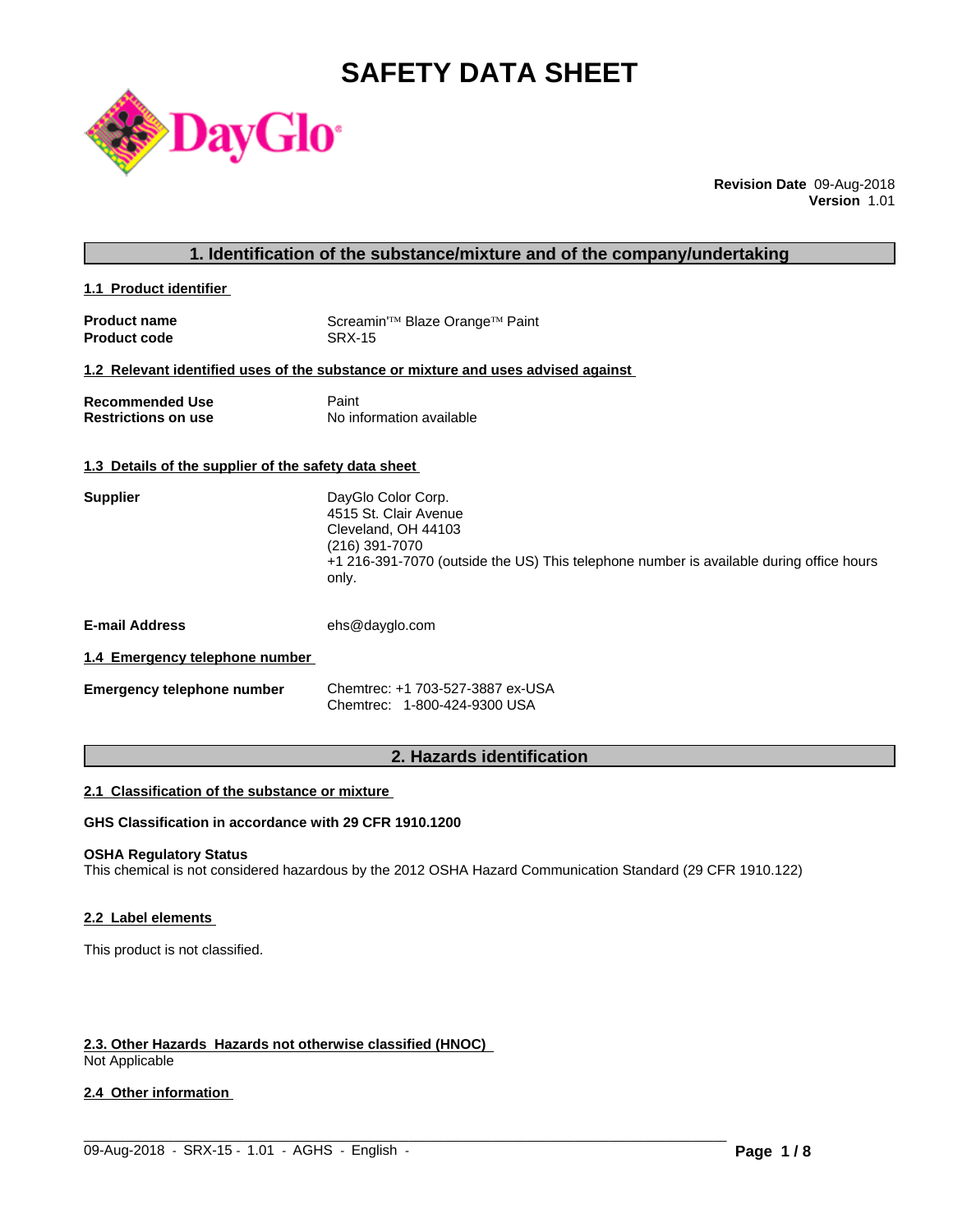Not Applicable

**Unknown Acute Toxicity** 13.938% of the mixture consists of ingredient(s) of unknown toxicity

 $\overline{\phantom{a}}$  ,  $\overline{\phantom{a}}$  ,  $\overline{\phantom{a}}$  ,  $\overline{\phantom{a}}$  ,  $\overline{\phantom{a}}$  ,  $\overline{\phantom{a}}$  ,  $\overline{\phantom{a}}$  ,  $\overline{\phantom{a}}$  ,  $\overline{\phantom{a}}$  ,  $\overline{\phantom{a}}$  ,  $\overline{\phantom{a}}$  ,  $\overline{\phantom{a}}$  ,  $\overline{\phantom{a}}$  ,  $\overline{\phantom{a}}$  ,  $\overline{\phantom{a}}$  ,  $\overline{\phantom{a}}$ 

# **3. Composition/Information on Ingredients**

# **Substance**

# **Mixture**

This material is not considered hazardous by the OSHA Hazard Communication Standard (29 CFR 1910.1200).

| Chemical<br><b>Name</b>                                                                |                    | $\mathbf{a}$ |  |  |
|----------------------------------------------------------------------------------------|--------------------|--------------|--|--|
| alvcoi<br>vlene<br>$\cdot$ uk                                                          | $- -$<br>--<br>. . |              |  |  |
| The exect perceptage (conceptration) of compaction has been withheld as a trade court. |                    |              |  |  |

The exact percentage (concentration) of composition has been withheld as a trade secret.

| 4. First aid measures                           |                                                                                                                                                                                                                         |  |  |
|-------------------------------------------------|-------------------------------------------------------------------------------------------------------------------------------------------------------------------------------------------------------------------------|--|--|
| <b>Description of first-aid measures</b><br>4.1 |                                                                                                                                                                                                                         |  |  |
| <b>General advice</b>                           | No information available.                                                                                                                                                                                               |  |  |
| Eye contact                                     | Immediately flush with plenty of water. After initial flushing, remove any contact lenses and<br>continue flushing for at least 15 minutes. Keep eye wide open while rinsing. If symptoms<br>persist, call a physician. |  |  |
| <b>Skin contact</b>                             | Wash off immediately with plenty of water for at least 15 minutes. Consult a physician if<br>necessary.                                                                                                                 |  |  |
| <b>Inhalation</b>                               | Move to fresh air. If symptoms persist, call a physician.                                                                                                                                                               |  |  |
| Ingestion                                       | Do NOT induce vomiting. Drink plenty of water. Consult a physician.                                                                                                                                                     |  |  |
|                                                 | 4.2 Most important symptoms and effects, both acute and delayed                                                                                                                                                         |  |  |
| <b>Symptoms</b>                                 | See Section 2.2, Label Elements and/or Section 11, Toxicological effects.                                                                                                                                               |  |  |
|                                                 | 4.3 Indication of any immediate medical attention and special treatment needed                                                                                                                                          |  |  |
| Notes to physician                              | Treat symptomatically.                                                                                                                                                                                                  |  |  |
|                                                 | 5. Fire-Fighting Measures                                                                                                                                                                                               |  |  |

# **5.1 Extinguishing media**

# **Suitable extinguishing media**

Use extinguishing measures that are appropriate to local circumstances and the surrounding environment.

# **Unsuitable Extinguishing Media** None.

#### **5.2 Special hazards arising from the substance or mixture**

#### **Special Hazard**

Immediately place absorbent material in a sealed water-filled metal container to avoid spontaneous combustion of absorbent material contaminated with this product.

 $\_$  ,  $\_$  ,  $\_$  ,  $\_$  ,  $\_$  ,  $\_$  ,  $\_$  ,  $\_$  ,  $\_$  ,  $\_$  ,  $\_$  ,  $\_$  ,  $\_$  ,  $\_$  ,  $\_$  ,  $\_$  ,  $\_$  ,  $\_$  ,  $\_$  ,  $\_$  ,  $\_$  ,  $\_$  ,  $\_$  ,  $\_$  ,  $\_$  ,  $\_$  ,  $\_$  ,  $\_$  ,  $\_$  ,  $\_$  ,  $\_$  ,  $\_$  ,  $\_$  ,  $\_$  ,  $\_$  ,  $\_$  ,  $\_$  ,

**Hazardous Combustion Products** Carbon oxides. Nitrogen oxides (NOx).

#### **Explosion Data**

**Sensitivity to Mechanical Impact** None.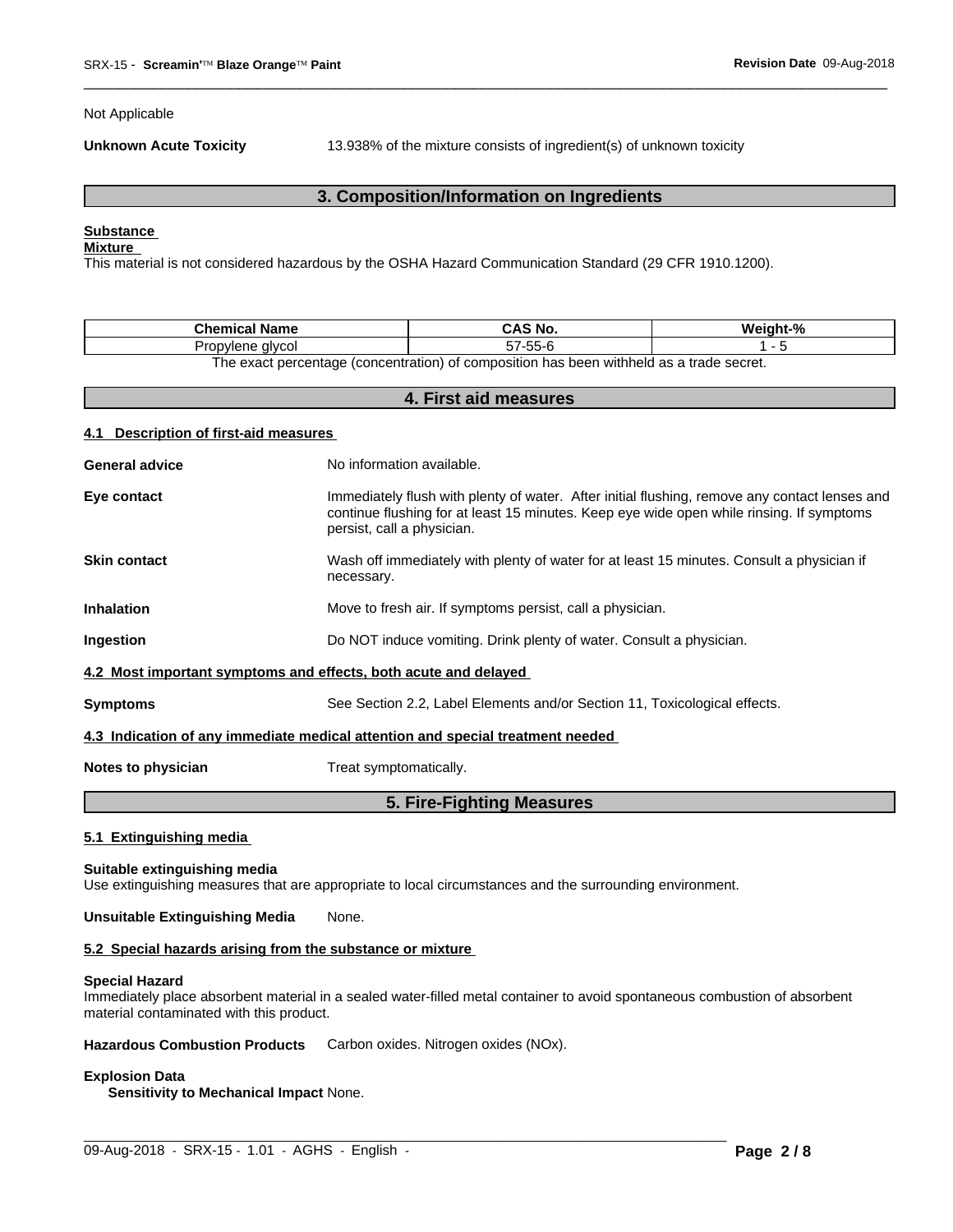**Sensitivity to Static Discharge** None.

#### **5.3 Advice for firefighters**

As in any fire, wear self-contained breathing apparatus pressure-demand, MSHA/NIOSH (approved or equivalent) and full protective gear.

#### **6. Accidental Release Measures**

 $\overline{\phantom{a}}$  ,  $\overline{\phantom{a}}$  ,  $\overline{\phantom{a}}$  ,  $\overline{\phantom{a}}$  ,  $\overline{\phantom{a}}$  ,  $\overline{\phantom{a}}$  ,  $\overline{\phantom{a}}$  ,  $\overline{\phantom{a}}$  ,  $\overline{\phantom{a}}$  ,  $\overline{\phantom{a}}$  ,  $\overline{\phantom{a}}$  ,  $\overline{\phantom{a}}$  ,  $\overline{\phantom{a}}$  ,  $\overline{\phantom{a}}$  ,  $\overline{\phantom{a}}$  ,  $\overline{\phantom{a}}$ 

# **6.1 Personal precautions, protective equipment and emergency procedures**

Ensure adequate ventilation, especially in confined areas. Use personal protective equipment.

#### **6.2 Environmental precautions**

Prevent product from entering drains.

#### **6.3 Methods and materials for containment and cleaning up**

| <b>Methods for Containment</b> | Dike to collect large liquid spills. Absorb with earth, sand or other non-combustible material<br>and transfer to containers for later disposal. |
|--------------------------------|--------------------------------------------------------------------------------------------------------------------------------------------------|
| Methods for cleaning up        | Soak up with inert absorbent material. Keep in suitable and closed containers for disposal.                                                      |

# **7. Handling and storage**

#### **7.1 Precautions for safe handling**

**Hygiene measures** When using, do not eat, drink or smoke. Handle in accordance with good industrial hygiene and safety practice.

#### **7.2 Conditions for safe storage, including any incompatibilities**

**Storage Conditions** Keep from freezing.

**Materials to Avoid** No materials to be especially mentioned.

# **8. Exposure controls/personal protection**

# **8.1 Exposure Guidelines**

| <b>Chemical Name</b> | <b>ACGIH TLV</b> | <b>OSHA PEL</b> | <b>British Columbia</b> | Alberta | Quebec | <b>Ontario TWAEV</b>      |
|----------------------|------------------|-----------------|-------------------------|---------|--------|---------------------------|
| Propylene glycol     |                  |                 |                         |         |        | TWA: $10 \text{ mg/m}^3$  |
| $57 - 55 - 6$        |                  |                 |                         |         |        | TWA: 50 ppm               |
|                      |                  |                 |                         |         |        | TWA: $155 \text{ mg/m}^3$ |

#### **8.2 Appropriate engineering controls**

**Engineering Measures** Showers Eyewash stations Ventilation systems.

#### **8.3 Individual protection measures, such as personal protective equipment**

| <b>Eye/Face Protection</b>    | Safety glasses with side-shields.                                                                              |
|-------------------------------|----------------------------------------------------------------------------------------------------------------|
| Skin and body protection      | Wear chemical resistant footwear and clothing such as gloves, an apron or a whole body<br>suit as appropriate. |
| <b>Respiratory protection</b> | . NIOSH/MSHA approved respiratory protection should be worn if exposure is anticipated.                        |
| <b>Hygiene measures</b>       | See section 7 for more information                                                                             |

 $\_$  ,  $\_$  ,  $\_$  ,  $\_$  ,  $\_$  ,  $\_$  ,  $\_$  ,  $\_$  ,  $\_$  ,  $\_$  ,  $\_$  ,  $\_$  ,  $\_$  ,  $\_$  ,  $\_$  ,  $\_$  ,  $\_$  ,  $\_$  ,  $\_$  ,  $\_$  ,  $\_$  ,  $\_$  ,  $\_$  ,  $\_$  ,  $\_$  ,  $\_$  ,  $\_$  ,  $\_$  ,  $\_$  ,  $\_$  ,  $\_$  ,  $\_$  ,  $\_$  ,  $\_$  ,  $\_$  ,  $\_$  ,  $\_$  ,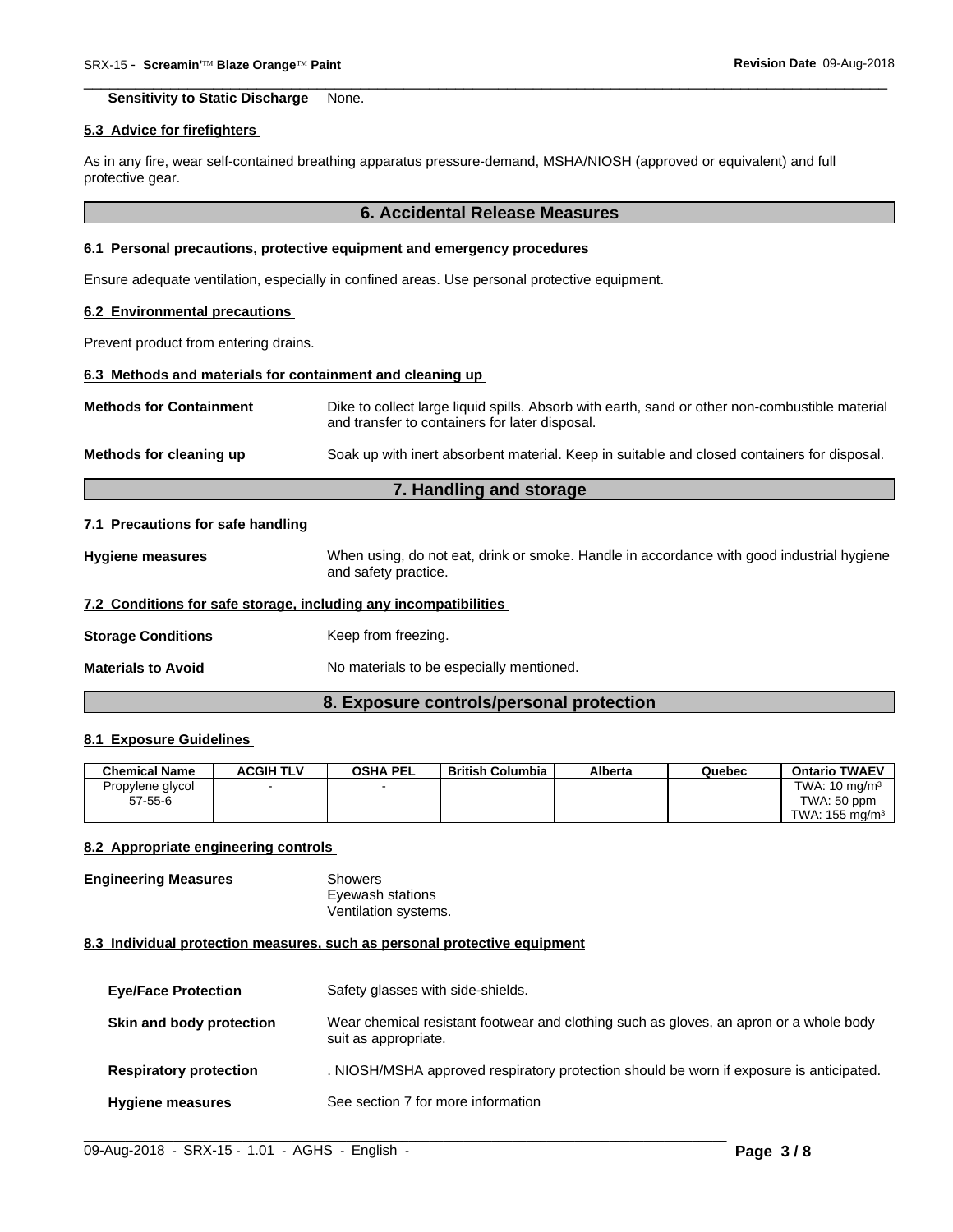# **9. Physical and chemical properties**

 $\overline{\phantom{a}}$  ,  $\overline{\phantom{a}}$  ,  $\overline{\phantom{a}}$  ,  $\overline{\phantom{a}}$  ,  $\overline{\phantom{a}}$  ,  $\overline{\phantom{a}}$  ,  $\overline{\phantom{a}}$  ,  $\overline{\phantom{a}}$  ,  $\overline{\phantom{a}}$  ,  $\overline{\phantom{a}}$  ,  $\overline{\phantom{a}}$  ,  $\overline{\phantom{a}}$  ,  $\overline{\phantom{a}}$  ,  $\overline{\phantom{a}}$  ,  $\overline{\phantom{a}}$  ,  $\overline{\phantom{a}}$ 

# **9.1 Information on basic physical and chemical properties**

| <b>Physical state</b>              | Liquid             |                                                      |                          |
|------------------------------------|--------------------|------------------------------------------------------|--------------------------|
| Appearance                         | Liquid             | Color                                                | Orange                   |
| Odor                               | Pungent            | <b>Odor Threshold</b>                                | No information available |
| <b>Property</b>                    | Values             | Remarks • Methods                                    |                          |
| рH                                 |                    | No information available                             |                          |
| <b>Melting/freezing point</b>      |                    | No information available                             |                          |
| <b>Boiling point/boiling range</b> | > 100 °C / 212 °F  |                                                      |                          |
| <b>Flash Point</b>                 | > 94 °C / > 201 °F |                                                      |                          |
| <b>Evaporation rate</b>            |                    | No information available                             |                          |
| Flammability (solid, gas)          |                    | No information available                             |                          |
| <b>Flammability Limits in Air</b>  |                    |                                                      |                          |
| upper flammability limit           |                    | No information available                             |                          |
| lower flammability limit           |                    | No information available                             |                          |
| Vapor pressure                     |                    | No information available                             |                          |
| <b>Vapor density</b>               |                    | No information available                             |                          |
| <b>Specific Gravity</b>            | 1.19               |                                                      |                          |
| <b>Water solubility</b>            | Not Applicable     |                                                      |                          |
| Solubility in other solvents       |                    | No information available                             |                          |
| <b>Partition coefficient</b>       |                    | No information available                             |                          |
| <b>Autoignition temperature</b>    |                    | No information available                             |                          |
| <b>Decomposition temperature</b>   |                    | No information available<br>No information available |                          |
| <b>Viscosity, kinematic</b>        |                    | No information available                             |                          |
| Viscosity, dynamic                 |                    |                                                      |                          |
| <b>Explosive properties</b>        |                    | No information available                             |                          |
| <b>Oxidizing Properties</b>        |                    | No information available                             |                          |
|                                    |                    |                                                      |                          |

**9.2 Other information Volatile organic compounds (VOC)** 22 g/L **content**

# **10. Stability and Reactivity**

 $\_$  ,  $\_$  ,  $\_$  ,  $\_$  ,  $\_$  ,  $\_$  ,  $\_$  ,  $\_$  ,  $\_$  ,  $\_$  ,  $\_$  ,  $\_$  ,  $\_$  ,  $\_$  ,  $\_$  ,  $\_$  ,  $\_$  ,  $\_$  ,  $\_$  ,  $\_$  ,  $\_$  ,  $\_$  ,  $\_$  ,  $\_$  ,  $\_$  ,  $\_$  ,  $\_$  ,  $\_$  ,  $\_$  ,  $\_$  ,  $\_$  ,  $\_$  ,  $\_$  ,  $\_$  ,  $\_$  ,  $\_$  ,  $\_$  ,

# **10.1 Reactivity**

No dangerous reaction known under conditions of normal use

#### **10.2 Chemical stability**

Stable

# **10.3 Possibility of hazardous reactions**

None under normal processing.

# **10.4 Conditions to Avoid**

Heat (temperatures above flash point), sparks, ignition points, flames, static electricity.

# **10.5 Incompatible Materials**

None known based on information supplied.

# **10.6 Hazardous Decomposition Products**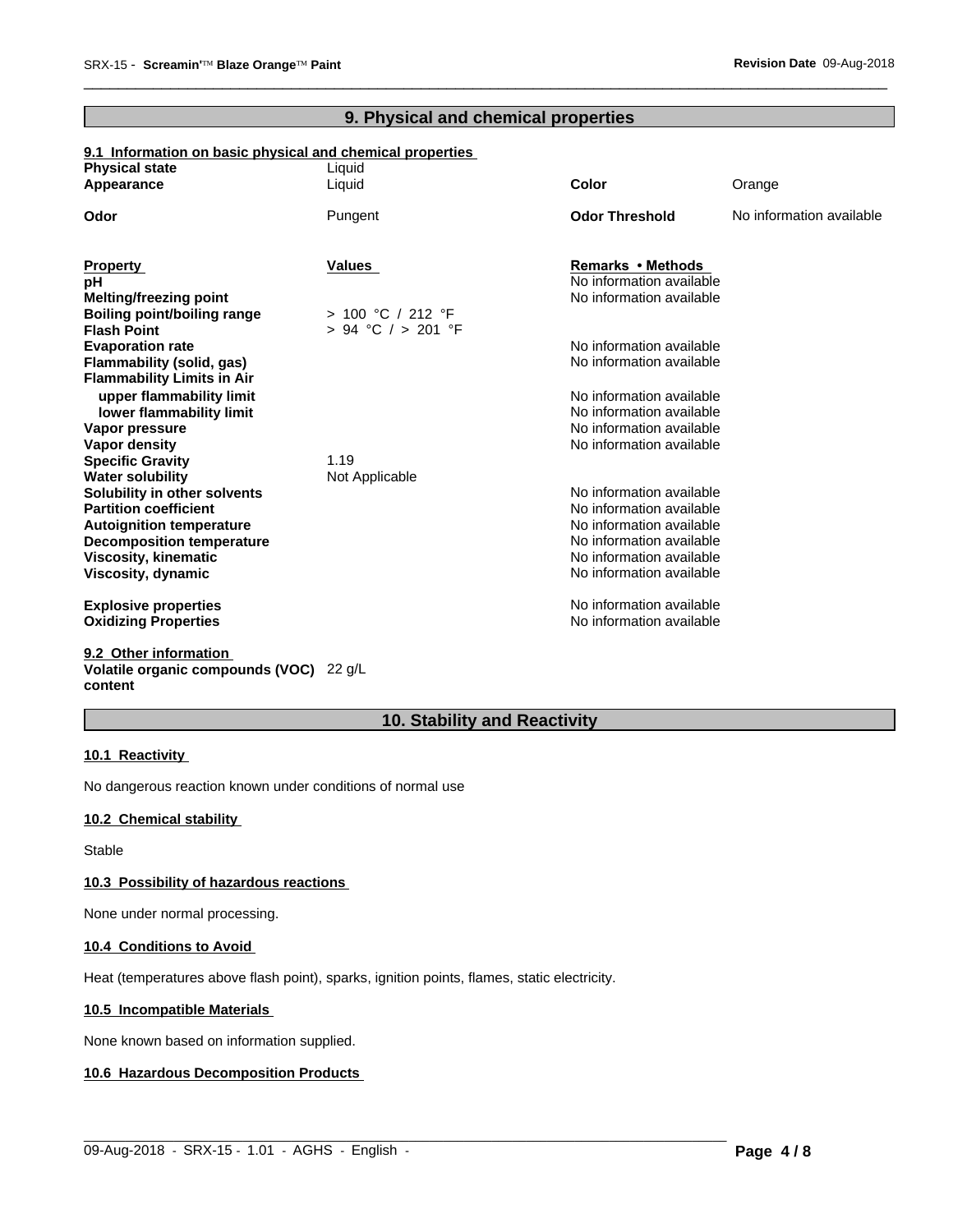None known based on information supplied.

# 11. Toxicological information

# 11.1 Acute toxicity

#### Numerical measures of toxicity: Product Information

13.938% of the mixture consists of ingredient(s) of unknown toxicity **Unknown Acute Toxicity** 

#### Numerical measures of toxicity: Component Information

| <b>Chemical Name</b> | ∟D50 Oral              | ∟D50 Dermal             | ∟C50 Inhalation |
|----------------------|------------------------|-------------------------|-----------------|
| Propylene glycol     | 20000 mg/kg<br>′ Rat . | Rabbit<br>= 20800 mg/kg |                 |
| 57-55-6              |                        |                         |                 |

#### 11.2 Information on toxicological effects

# **Skin corrosion/irritation**

Product Information • May cause irritation **Component Information** . No information available

#### Serious eye damage/eye irritation

Product Information • May cause eye irritation **Component Information** • No information available

#### Respiratory or skin sensitization

Product Information • No information available Component Information • No information available

# **Germ cell mutagenicity**

Product Information • No information available Component Information • No information available

# Carcinogenicity

Product Information • No information available Component Information

• No information available

# **Reproductive toxicity**

Product Information • No information available Component Information • No information available

# **STOT - single exposure**

No information available

**STOT - repeated exposure**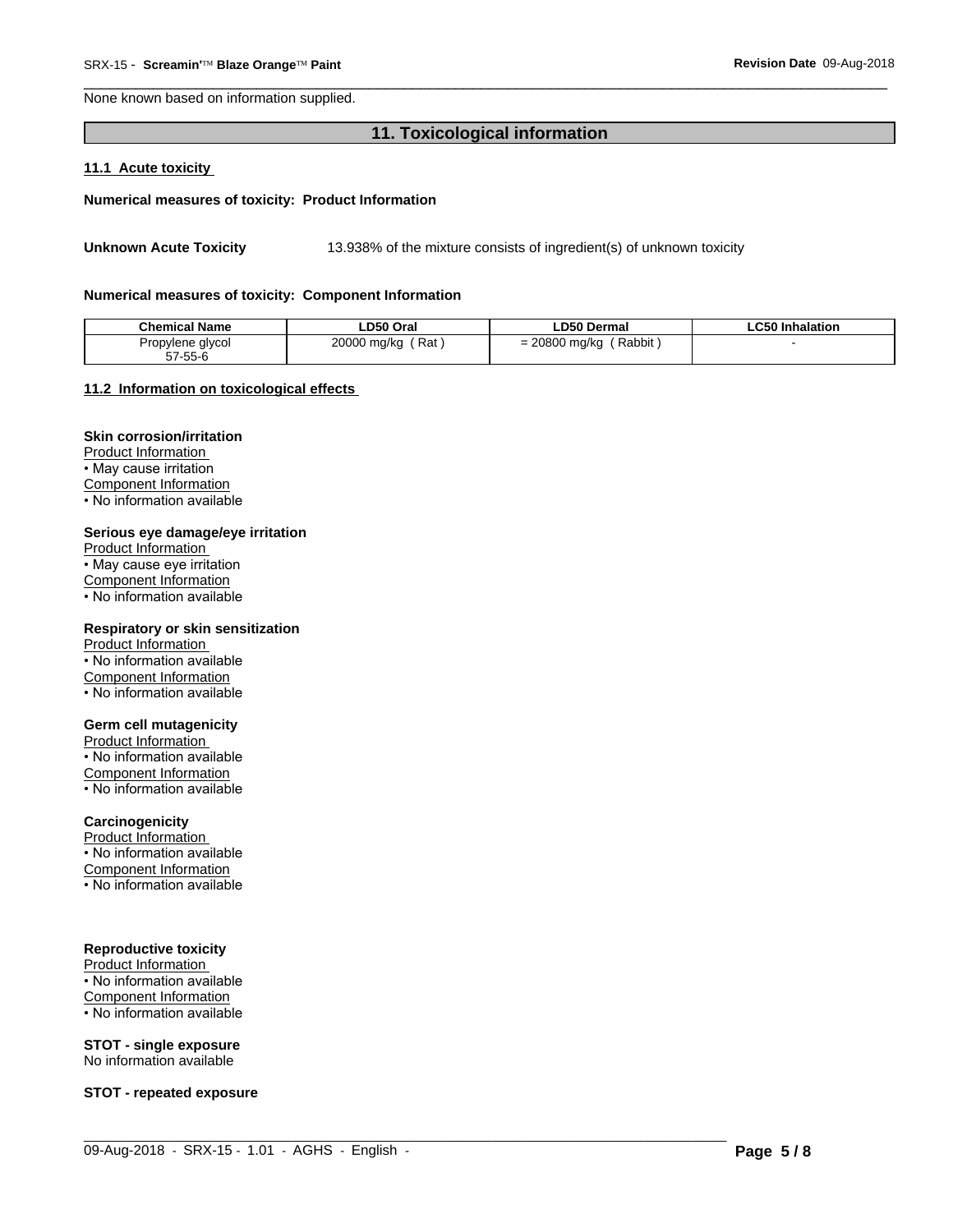No information available

# Other adverse effects

Product Information • No information available **Component Information** • No information available

# **Aspiration hazard**

Product Information • No information available Component Information • No information available

# 12. Ecological information

# 12.1 Toxicity

**Ecotoxicity** 

No information available

16.38343 % of the mixture consists of components(s) of unknown hazards to the aquatic environment

#### **Ecotoxicity effects**

| <b>Chemical Name</b>          | <b>Toxicity to algae</b>                                 | <b>Toxicity to fish</b>                                                                                                                                                                                        | Toxicity to daphnia and other<br>aquatic invertebrates |
|-------------------------------|----------------------------------------------------------|----------------------------------------------------------------------------------------------------------------------------------------------------------------------------------------------------------------|--------------------------------------------------------|
| Propylene glycol<br>$57-55-6$ | EC50: 96 h Pseudokirchneriella<br>subcapitata 19000 mg/L | LC50: 96 h Oncorhynchus mykiss<br>51600 mg/L static LC50: 96 h<br>Oncorhynchus mykiss 41 - 47 mL/L<br>static LC50: 96 h Pimephales<br>promelas 51400 mg/L static LC50:<br>96 h Pimephales promelas 710<br>ma/L | EC50: 48 h Daphnia magna 1000<br>mg/L Static           |

# 12.2 Persistence and degradability

No information available.

# 12.3 Bioaccumulative potential

Discharge into the environment must be avoided

# 12.4 Mobility in soil

No information available.

# 12.5 Other adverse effects

No information available

# **13. Disposal Considerations**

# 13.1 Waste treatment methods

Dispose of in accordance with federal, state, and local regulations.

# 14. Transport Information

Not regulated **DOT** 

**MEX** Not regulated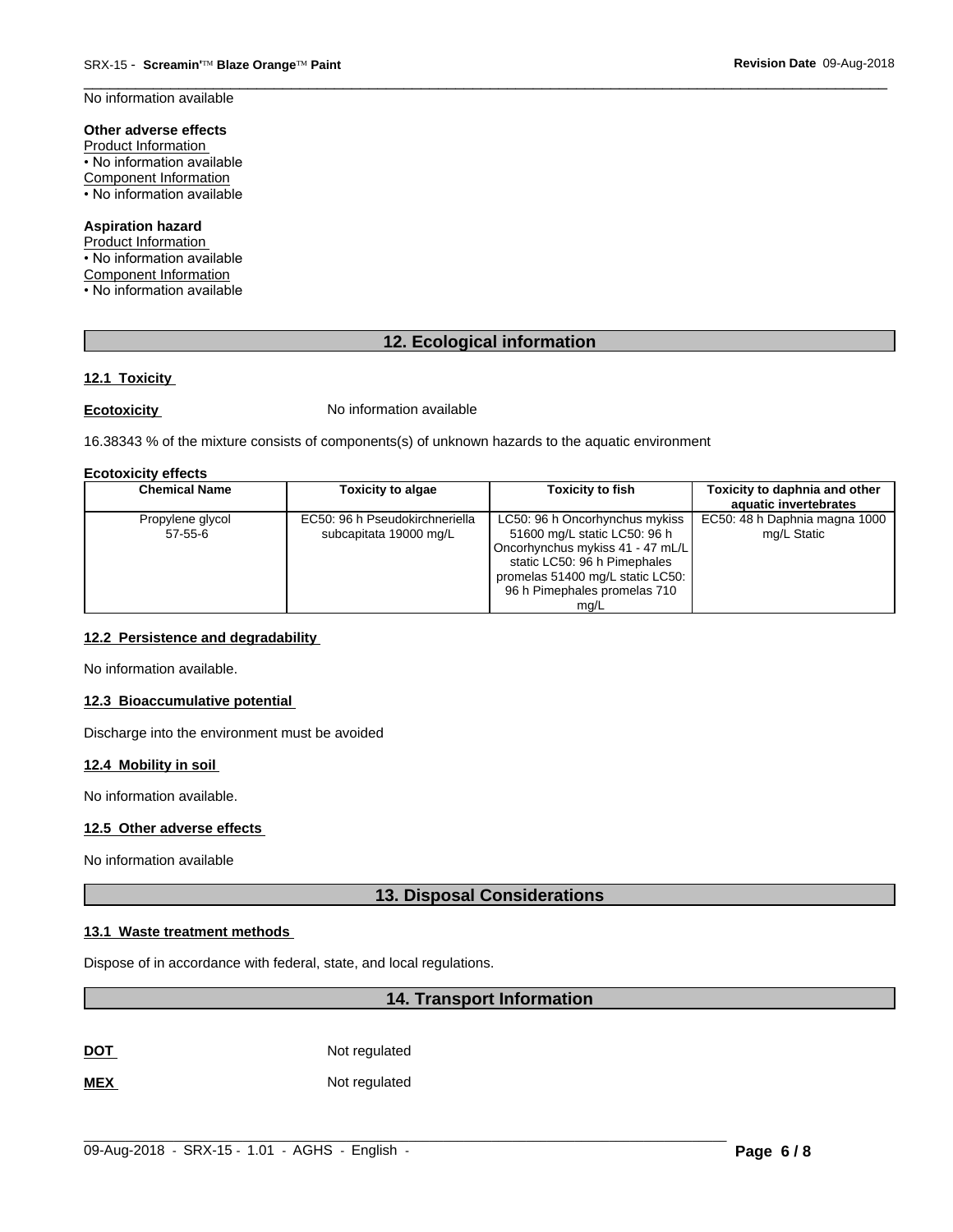# $\overline{\phantom{a}}$  ,  $\overline{\phantom{a}}$  ,  $\overline{\phantom{a}}$  ,  $\overline{\phantom{a}}$  ,  $\overline{\phantom{a}}$  ,  $\overline{\phantom{a}}$  ,  $\overline{\phantom{a}}$  ,  $\overline{\phantom{a}}$  ,  $\overline{\phantom{a}}$  ,  $\overline{\phantom{a}}$  ,  $\overline{\phantom{a}}$  ,  $\overline{\phantom{a}}$  ,  $\overline{\phantom{a}}$  ,  $\overline{\phantom{a}}$  ,  $\overline{\phantom{a}}$  ,  $\overline{\phantom{a}}$ **IMDG** Not regulated

# **IATA** Not regulated

| <b>TSCA</b> - United States Toxic Substances Control Act Section 8(b) Inventory |
|---------------------------------------------------------------------------------|

 **DSL** - Canadian Domestic Substances List

 **EINECS/ELINCS** - European Inventory of Existing Chemical Substances/European List of Notified Chemical Substances

 **PICCS** - Philippines Inventory of Chemicals and Chemical Substances

 **ENCS** - Japan Existing and New Chemical Substances

 **IECSC** - China Inventory of Existing Chemical Substances

 **KECL** - Korean Existing and Evaluated Chemical Substances

 **PICCS** - Philippines Inventory of Chemicals and Chemical Substances

 **AICS** - Australian Inventory of Chemical Substances

 **NZIoC** - New Zealand Inventory of Chemicals

# **15.2 U.S. Federal Regulations**

# **SARA 313**

Section 313 of Title III of the Superfund Amendments and Reauthorization Act of 1986 (SARA). This product does not contain any chemicals which are subject to the reporting requirements of the Act and Title 40 of the Code of Federal Regulations, Part 372

# **15.3 Pesticide Information**

Not applicable

# **15.4 U.S. State Regulations**

#### **California Proposition 65**

This product contains the following Proposition 65 chemicals:

| <b>Chemical Name</b>           |                                                                                                         |                              | <b>California Prop. 65</b> |                                           |
|--------------------------------|---------------------------------------------------------------------------------------------------------|------------------------------|----------------------------|-------------------------------------------|
| C.I. Basic Violet 10 - 81-88-9 |                                                                                                         |                              | Carcinogen                 |                                           |
|                                |                                                                                                         | <b>16. Other information</b> |                            |                                           |
| <b>NFPA</b>                    | <b>Health Hazard -</b>                                                                                  | Flammability -               | Instability -              | <b>Physical and chemical</b><br>hazards - |
| <b>HMIS</b>                    | <b>Health Hazard 1</b>                                                                                  | <b>Flammability 1</b>        | <b>Physical Hazard 0</b>   | Personal protection X                     |
| Legend:<br>Ceiling (C)         | ACGIH (American Conference of Governmental Industrial Hygienists)<br>DOT (Department of Transportation) |                              |                            |                                           |
|                                | EPA (Environmental Protection Agency)                                                                   |                              |                            |                                           |
|                                | IARC (International Agency for Research on Cancer)                                                      |                              |                            |                                           |

*International Air Transport Association (IATA)*